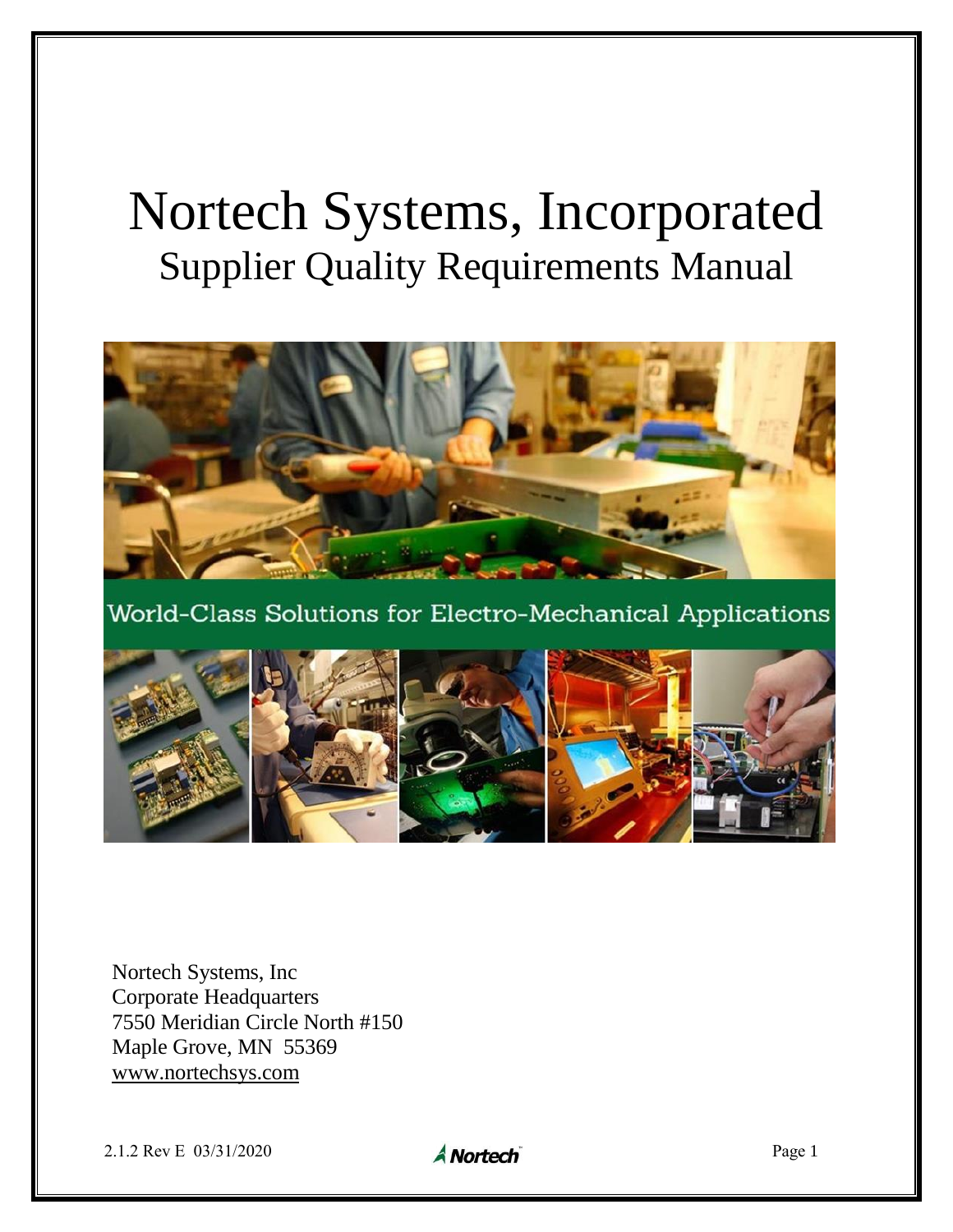# **TABLE OF CONTENTS**

| 1.0 Introduction                                                           | 3              |
|----------------------------------------------------------------------------|----------------|
| 1.1 Mission Statement                                                      | 3              |
| 1.2 Values                                                                 | 3              |
| 1.3 Quality Policy                                                         | $\overline{4}$ |
| 1.4 Supplier Quality Culture                                               | $\overline{4}$ |
| 2.0 Supplier Manual Introduction                                           | $\overline{4}$ |
| 2.1 Purpose                                                                | $\overline{4}$ |
| 2.2 Scope                                                                  | $\overline{4}$ |
| 2.3 Supplier Manual Revision                                               | $\overline{5}$ |
| 3.0 Obtaining and Maintaining Approved Supplier Quality Status             | $\overline{5}$ |
| 3.1 Supplier Approval Process                                              | $\overline{5}$ |
| 3.2 Approved Supplier List                                                 | 5              |
| 3.3 Supplier Quality System Requirements                                   | 6              |
| 3.4 Non-Disclosure Agreement                                               | 6              |
| 3.5 Supplier Survey and Assessments                                        | 6              |
| 3.6 Supplier Status                                                        | 6              |
| 3.7 Supplier Continuous Performance Rating                                 | 7              |
| 3.8 Audits                                                                 | 7              |
| 3.9 Corrective Actions                                                     | 7              |
| 3.10 Acceptable Date Codes for Electrical Components                       | 7              |
| 3.11 Acceptable Shelf Life for Shipped Components                          | 8              |
| 3.12 Business Continuity and Disaster Recovery                             | 8              |
| 3.13 Lot Traceability                                                      | 8              |
| 3.14 Record Retention                                                      | 8              |
| 3.15 Qualification of Supplier Personnel                                   | 8              |
| 3.16 Calibration Providers                                                 | 8              |
| 3.17 Environmental Regulations / Trade Agreements / Certificates of Origin | 9              |
| <b>4.0 Change Management Requirements</b>                                  | 9              |
| 4.1 First Article Inspection                                               | 9              |
| 4.2 Change Notification Requirements                                       | 9              |
| 4.3 Conflict Minerals                                                      | 10             |
| 4.4 Management of Sub-suppliers                                            | 11             |
| 4.5 Drawing and Change Control                                             | 11             |
| 5.0 Packaging, Shipping Requirements                                       | 11             |
| 5.1 Packaging                                                              | 11             |
| 5.2 Shipping, Shipping Documents                                           | 12             |
| 5.3 Delivery                                                               | 12             |
| 6.0 Manufacturing Process Management Requirements                          | 12             |
| 6.1 Capability Study                                                       | 12             |
| 6.2 Control Plan                                                           | 12             |
| 6.3 Qualification & Validation Study                                       | 13             |
| 6.4 Statistical Process Control                                            | 13             |
| 6.5 Inspection Data                                                        | 13             |
| 6.6 Control of Inspection, Measurement and Test Equipment                  | 13             |
| 6.7 Nonconforming Product                                                  | 13             |
| 6.8 Reworking Nonconforming Product                                        | 14             |
| <b>7.0 Nortech Systems Tooling</b>                                         | 14             |
| 8.0 Supplier/Subcontractor Continuous Improvement                          |                |
| 9.0 Acknowledgement of Manual Acceptance                                   | 14<br>15       |
|                                                                            |                |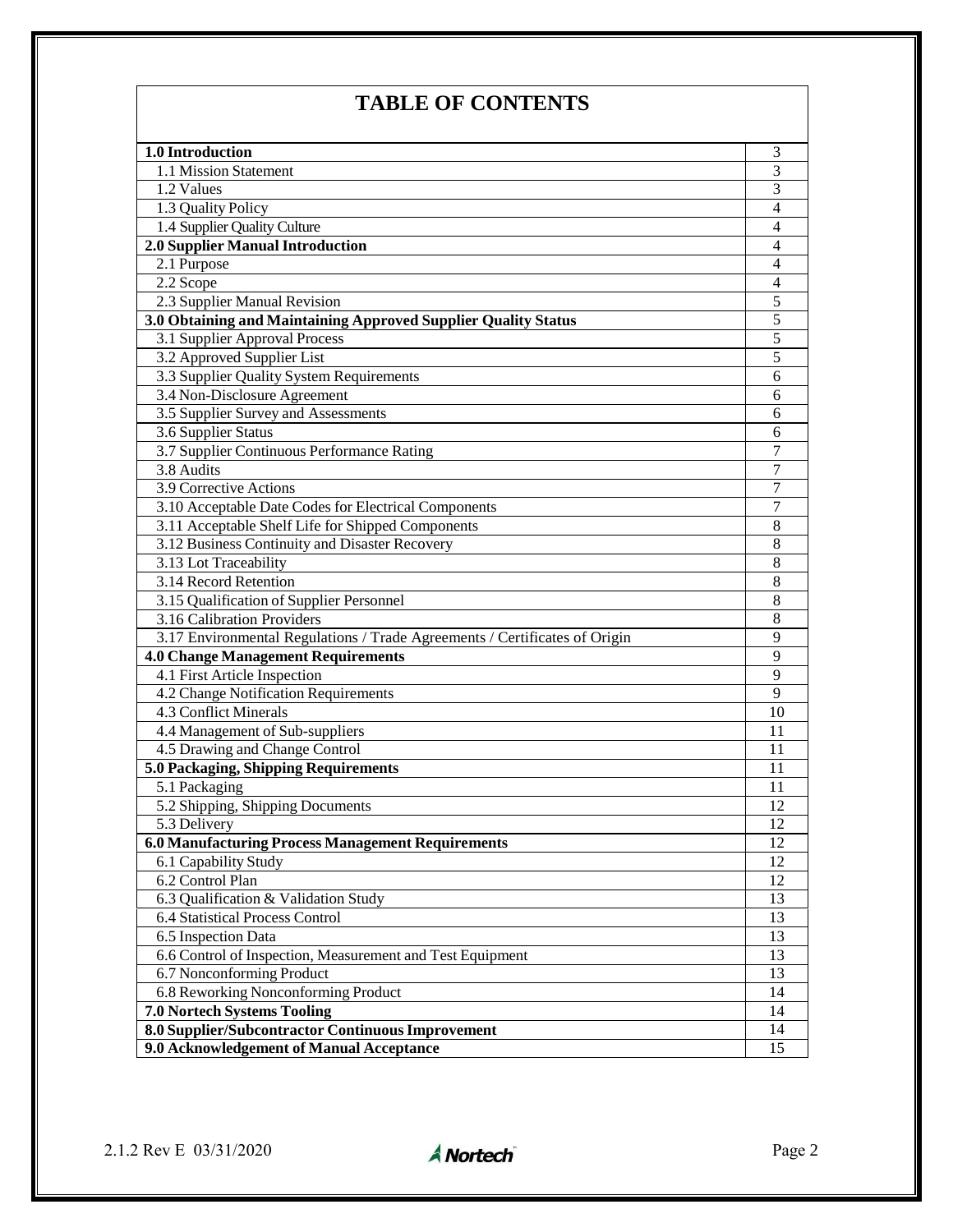# *1.0 Introduction*

Nortech Systems is a leading provider of design and manufacturing solutions for complex electromechanical systems, assemblies, and components. Nortech Systems serves the medical, aerospace & defense, and industrial markets. Its product development services span from early conceptualization to full scale development, verification, and validation. This includes software, electrical, mechanical, and biomedical engineering with a strong emphasis on compliance for regulated industries. Its manufacturing and supply chain capabilities are vertically integrated around electromechanical systems, devices, and components including printed circuit boards, wire and cable harnesses, and interconnect solutions. Headquartered in Maple Grove, Minnesota, NSI has seven manufacturing locations and design centers across the U.S., Latin America, and Asia.

As part of our contractual agreement with our customers, NSI is required to demonstrate change control with traceability through our suppliers and that our suppliers are able to provide the equivalent control with their suppliers. This is especially critical with our aerospace and medical device customers.

The requirements herein are defined for each supplier. Suppliers accept the requirements listed herein when accepting a purchase order from Nortech Systems, Inc.

Parts may also be identified as military grade or have a military spec listed on the print. For procurement of military grade products, a manufacturer's certification to a specified military or aerospace specification or standard is required. This documentation will contain at a minimum the manufacturer, distributor, distributor purchase order number, part number, quantity, and date code of each quantity supplied.

Suppliers shall provide parts in accordance with the Purchase Order. Exceptions or additions to the requirements listed in this manual will be listed on the purchase order. Whereas there are sections that the supplier may be unable to meet, the supplier shall notify the Nortech Systems Purchasing Contact.

Suppliers may be required to provide information regarding "Materials Hazardous to Health and Environment" (i.e. SDS, RoHS, REACH, etc).

#### *1.1 Mission Statement*

Nortech uses intelligence, innovation, speed and global expertise to provide manufacturing and engineering solutions in partnership with our medical, industrial and defense customers, enabling them to be leaders in digital connectivity and data management to achieve their business goals. Nortech strives to be a premier workplace that fosters valued relationships internally and in our communities.

#### *1.2 Values*

*Nimble & Innovative:* Thrive on responsiveness, creativity, ingenuity, on-going education & a sense of urgency.

*Outreach:* Appreciate the diversity of our communities & strive to build strong community partnerships.

*Results-oriented:* Guided by quality decision making, accountability & winning with integrity.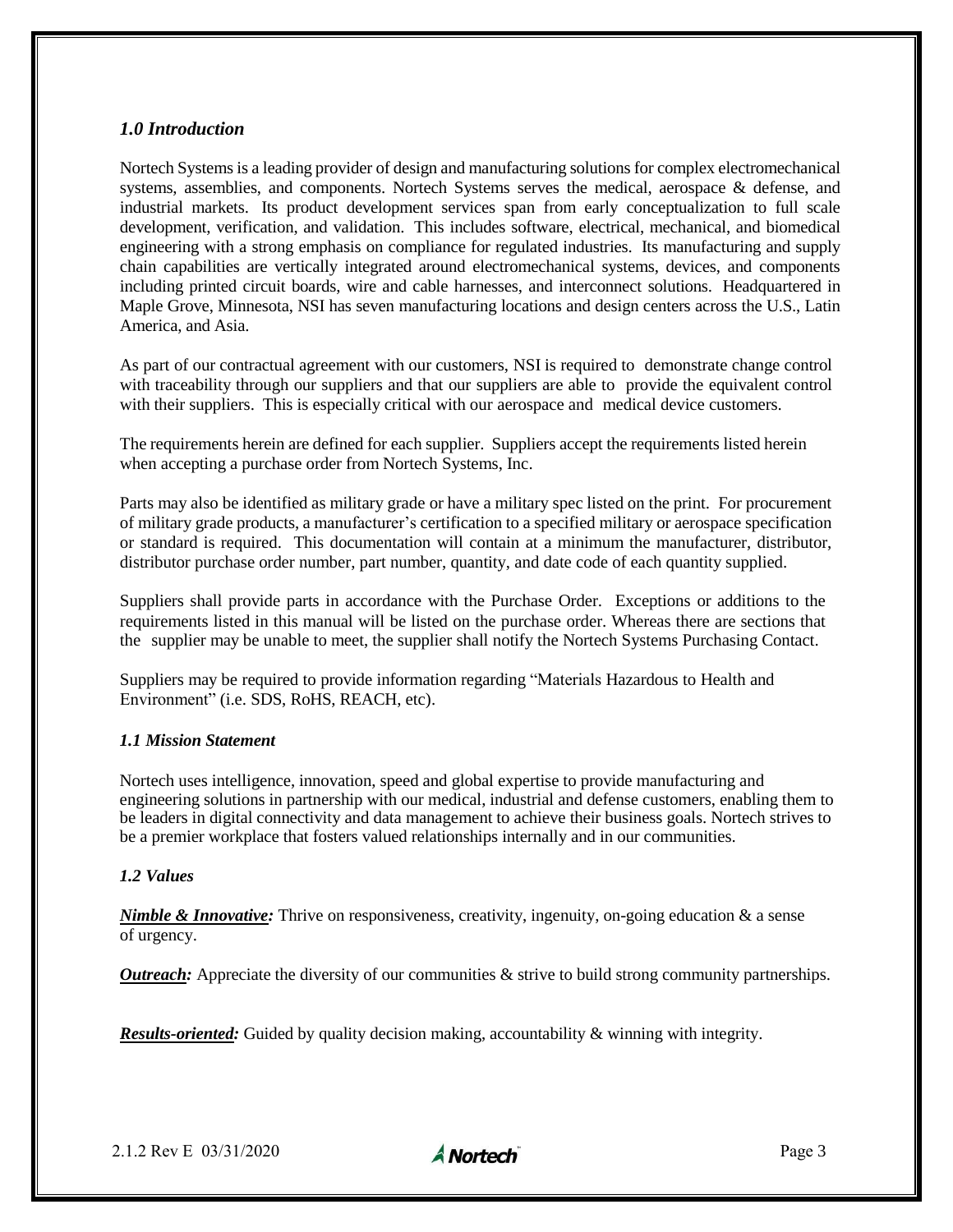*Teamwork: Treat each other with respect, trust one another & value diverse perspectives.*

*Excellence:* We are committed to timely execution, continuous improvement & a strong commitment to quality.

*Communication: Committed to timely execution, continuous improvement & a strong commitment to quality.*

*High Performance: Strive to be proactive as we design & manufacture quality products & deliver ontime.*

# *1.3 Quality Policy*

Nortech Systems is advancing our rich history to be the most trusted and nimble engineering and manufacturing services and solutions company in our chosen markets. We produce quality products, services, and value-added solutions that meet or exceed customer, statutory, and regulatory requirements. We provide all employees a working environment that fosters products designed and built defect free and on time while keeping focus on customer needs. We are committed to developing and maintaining an effective Quality Management system that leads to continuous improvement.

# *1.4 Supplier Quality Culture*

Nortech Systems requires that its suppliers foster a culture where its employees are made aware of and understand their responsibilities with respect to:

- Their contribution to product or service conformity. This includes reporting and not passing on defects or non-conformities internally or to NSI and informing NSI of products or services delivered with known or suspected quality or regulatory problems.
- Their contribution to product safety. Materials, parts and services procured by NSI may be incorporated into products that have serious implications for the safety of personnel or the environment.
- The importance of ethical behavior. This includes respecting the laws, regulations, and internal policies and procedures regarding conflicts of interest; intellectual property; export compliance

regulations; engaging in criminal activity; acceptance or proposals of gifts; or invitations or favors with customers or suppliers.

# *2.0 Supplier Manual Introduction*

#### *2.1 Purpose*

The purpose of this manual is to communicate NSI's quality requirements and expectations to suppliers as well as outline NSI's commitment to awarding suppliers business through evaluations of ongoing performance ratings.

#### *2.2 Scope*

The contents of this manual apply to all NSI's current and potential suppliers of production

2.1.2 Rev E 03/31/2020 **A Nortech** Page 4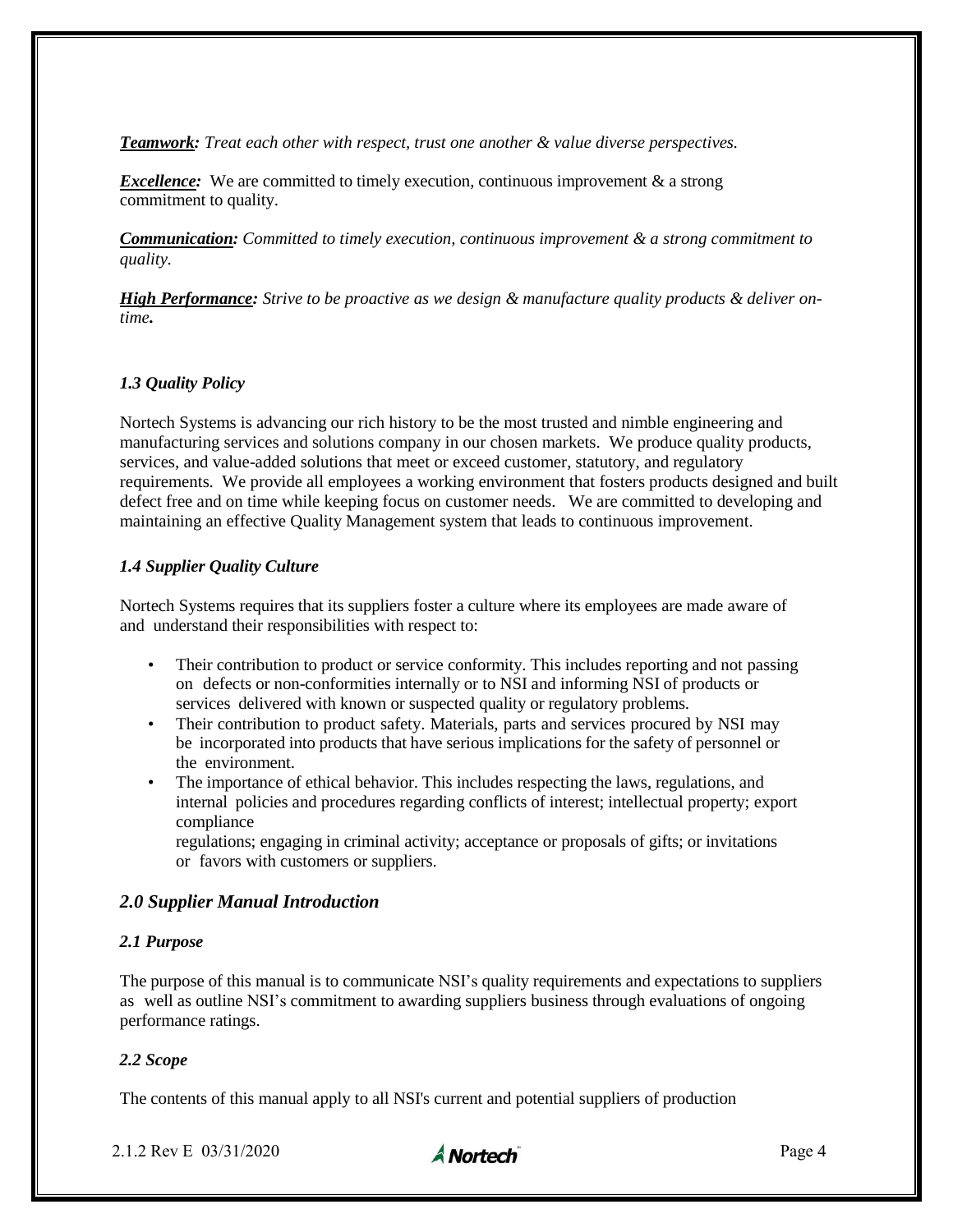related material and/or services that have a direct impact on product and/or service quality.

# *2.3 Supplier Manual Revision*

Nortech will provide all suppliers access to the current revision of the Supplier Quality Requirements Manual if revisions occur.

# *3.0 Obtaining & Maintaining Approved Supplier Quality Status*

# *3.1 Supplier Approval Process*

Below describes the basic process through which a supplier is approved for doing business with NSI. Although the path may vary by supplier and by circumstance, suppliers are not on the Approved Supplier List (ASL) until they have passed the evaluation step.

Supplier agrees to allow ON-SITE audits by NSI, its agent, or customer, at NSI's discretion, and in support of any mandated audit to be performed by a relevant NSI customer or regulatory body. NSI also reserves the right to audit the manufacturing process as well as the quality management system of the supplier. NSI will work with the supplier to minimize the frequency of audits and the disruption of business.

#### *Supplier Approval Process:*

Complete the following:

- Non-Disclosure Agreement
- Supplier Qualification Survey
- On-site or Desk Audit (per NSI's discretion)
- Acknowledge Acceptance of "Supplier Quality Requirements Manual"

With satisfactory results and completion of the above, the supplier will be added to Approved Supplier List.

# *On-going Performance:*

• Monitored by Supplier Scorecard

# *3.2 Approved Supplier List*

Materials and/or services that have a direct impact on product and/or service quality shall only be purchased from suppliers on the current NSI Approved Supplier List. NSI evaluates and selects suppliers based on their ability to supply quality products in accordance with specified production and delivery requirements.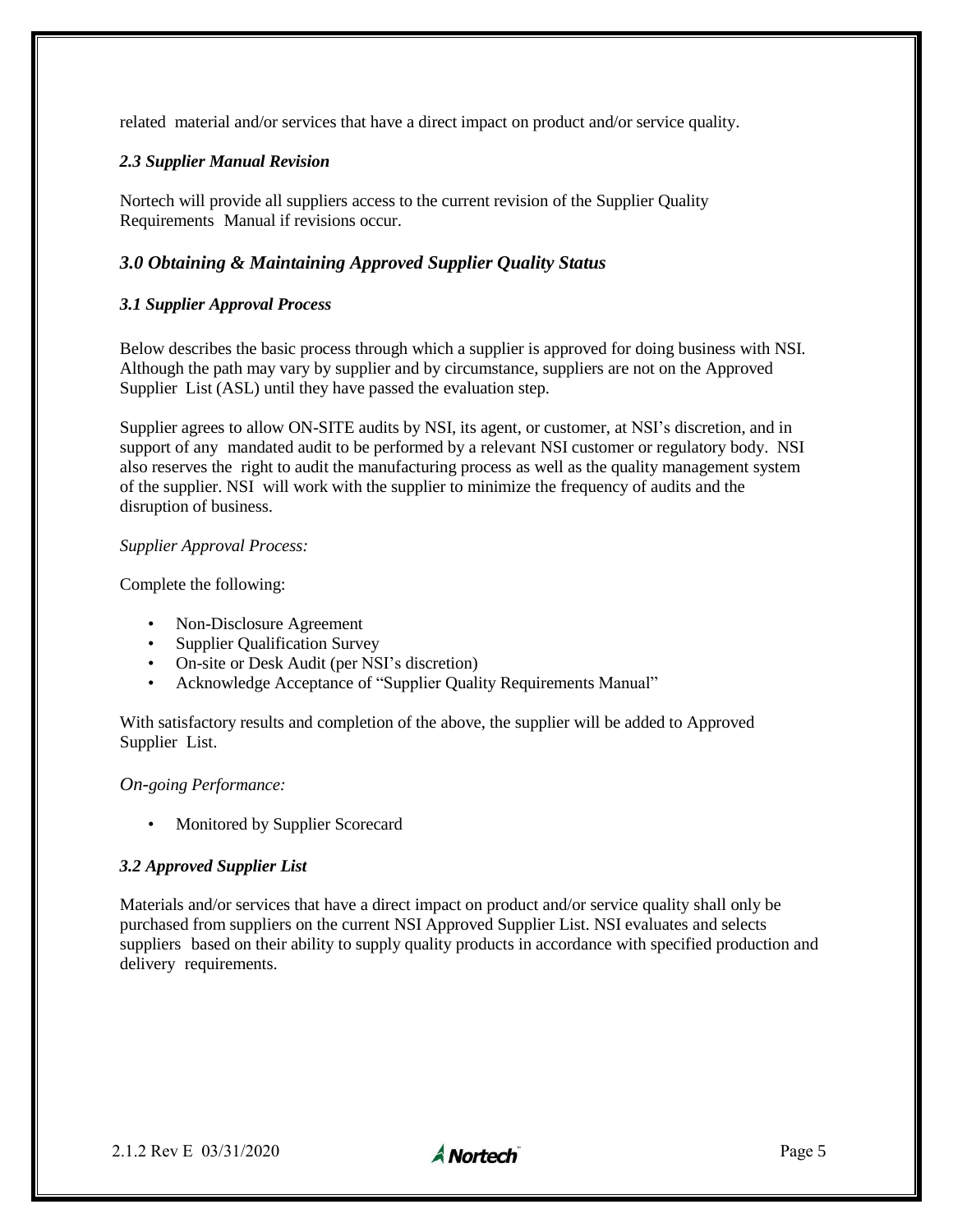# *3.3 Supplier Quality System Requirements*

NSI's suppliers for custom parts and services are not required to be ISO certified or FDA registered; however, it is preferred that the suppliers have and maintain a fundamental quality system that provides for continuous improvement opportunities and emphasizes defect prevention while reducing product variation and waste. It is preferred that the supplier's quality systems consist of the following:

- Documentation Control
- Product Traceability
- Controlled Calibration System
- Corrective Action System to Address Customer and
- Internal Complaints
- Documented Training System
- Supplier Monitoring System
- Control of Nonconforming Product

#### *3.4 Non-Disclosure Agreement (NDA)*

Suppliers may be required to complete a Confidentiality and Non-Disclosure Agreement.

It is the responsibility of NSI direct suppliers to obtain a signed copy of NSI's Non-Disclosure Agreement from the subcontractor and to provide a copy to NSI upon request.

#### *3.5 Supplier Surveys and Assessments*

Potential suppliers are required to complete a "Supplier Qualification Survey".

Along with the initial Supplier Qualification Survey, an on-site audit (see Section 3.1) may be conducted to assess Production Capability. This assessment shall only be conducted for the potential production items that NSI is looking to purchase. Any subsequent changes to the product NSI wishes to purchase may also require an assessment. NSI reserves the right to determine if an on-site audit is required.

#### *3.6 Supplier Status*

NSI shall determine the supplier's status. Status levels are defined below.

**Approved Supplier:** A supplier that has been selected based on evaluation results indicating that they can provide product meeting specified requirements.

**Approved Supplier with a Performance Plan:** A supplier may be identified as Approved with a Performance Plan if the supplier fails to continue to meet requirements to remain Approved or if the supplier's performance remains below an acceptable level.

**Disqualified Supplier:** A supplier that may no longer be purchased from due to continuing unsatisfactory quality or delivery performance, unresolved corrective actions, pricing, changes to its risk profile, or other adverse reasons.

NSI's Quality and Purchasing shall determine the status of the supplier. If the supplier is selected to supply to NSI, the supplier shall be notified. If the supplier is not selected to supply to NSI, the supplier shall be notified in writing of their status in order to make improvements and possibly become a future supplier for NSI.

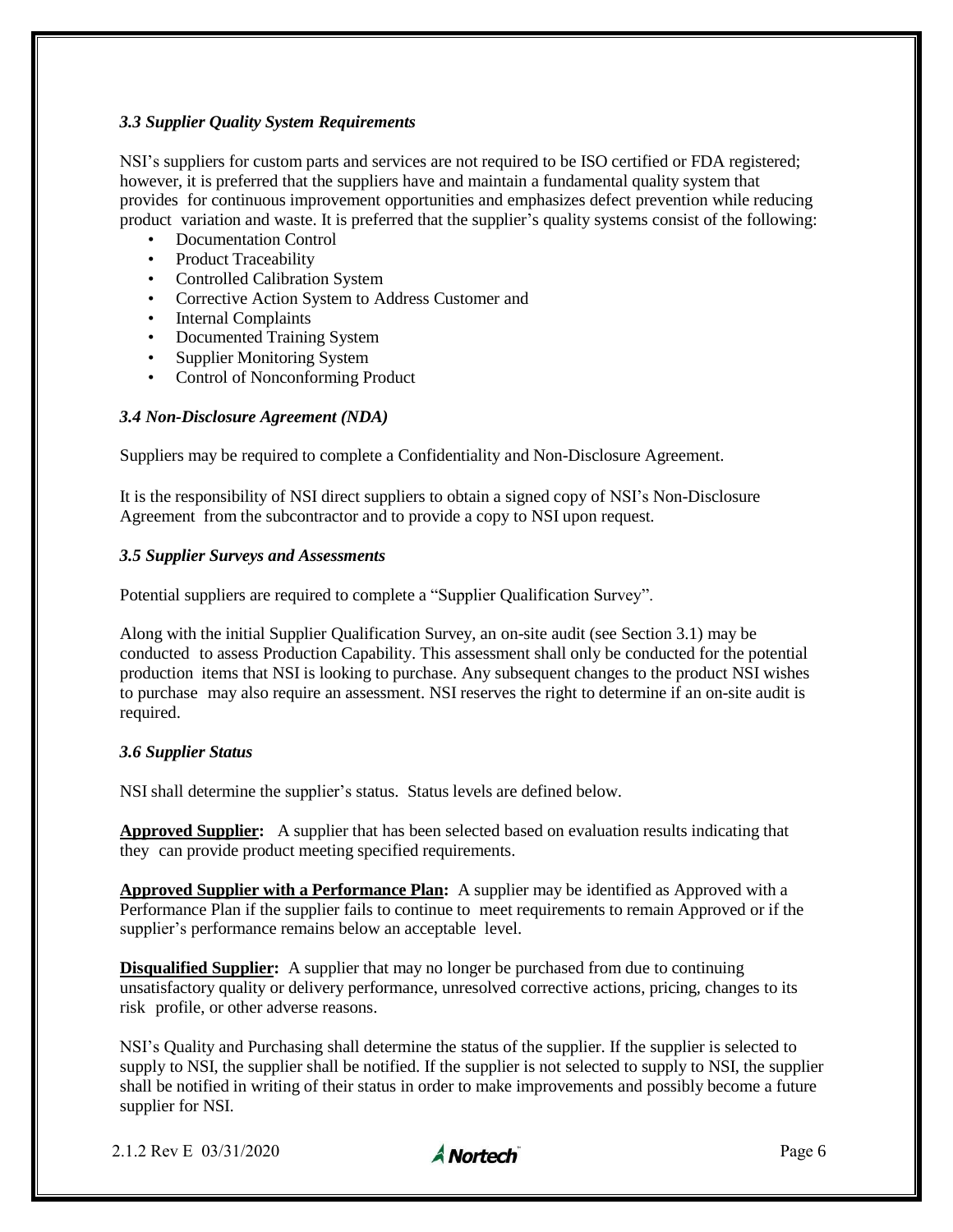# *3.7 Supplier Continuous Performance Expectations*

NSI has set a number of supplier performance expectations listed below. These expectations should be met by the supplier unless an approved Supply Agreement exists that states otherwise. See note below.

- Defective Parts Per Million (DPPM) Receiving Inspection rejection rate: 1,000 DPPM
- On-time Delivery: 98% on time (On time: zero days late, no more than 3 days early)
- Service Responsiveness:
	- Supplier Corrective Action Requests (SCARs): Complete containment within 3 business days, complete root cause analysis and action plan within 30 days, and implemented systemic corrective action within 60 calendar days
	- Returned Material Authorizations (RMAs): Issued within 5 business days of initial request and parts replaced or returned within 60 calendar days
	- General inquiries responded to within one business day

*Note*: this may not be an all-inclusive list. For a complete list and details, please reference scorecard.

NSI Supply Chain may generate scorecards periodically to monitor supplier performance.

#### *3.8 Audits*

NSI reserves the right to perform periodic audits of the supplier's entire quality system. The audits may be performed at the supplier's location or remotely as a desk audit.

#### *3.9 Corrective Actions*

When a deficiency occurs with regard to product quality, on-time delivery, or failure to meet a requirement, NSI may require a written corrective action response.

The supplier's quality program must provide a plan for timely containment and corrective action on all conditions detrimental to product quality, including product deficiencies encountered during processing, fabrication, assembly or test, or those occurring at a sub-tiered supplier.

The written corrective action report must be supplied to the supplier quality contact at NSI in the timeframe listed below:

*Containment*: Typical response time within 3 business days unless otherwise dictated by business needs.

*Corrective Action Completion*: Complete containment within 3 business days, complete root cause analysis and action plan within 30 days, and implemented systemic corrective action within 60 calendar days. Nortech's business needs may require more immediate completion of any and/or all of the corrective action stages which will be communicated to the supplier. If more time is required, an extension must be requested at least 2 business days prior to the due date.

#### *3.10 Acceptable Date Codes for Electrical Components*

Where a supplier is supplying NSI with electrical components, on an individual basis, these codes must be within 2 years of the date of manufacture. Where date codes are greater than 2 years the supplier shall not ship without prior NSI approval.

2.1.2 Rev E  $03/31/2020$  Page 7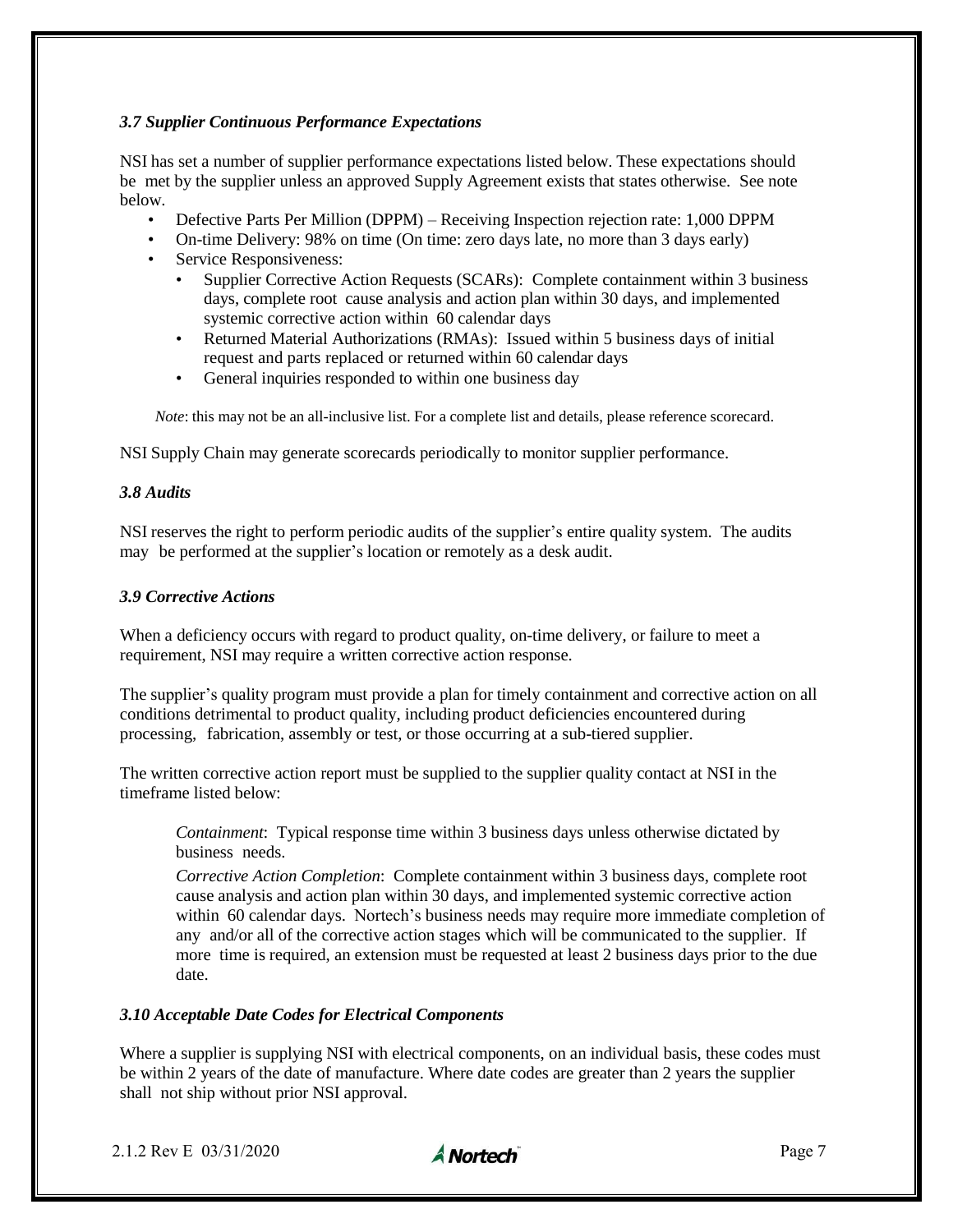For assemblies which may contain components with date codes of greater than 2 years NSI assumes that the suppliers have completed their due diligence prior to using these components.

# *3.11 Acceptable Shelf Life for Shipped Components*

Supplier shall not ship a product to NSI where less than 75% of the total shelf life remains without prior notification and NSI approval. Where supplier inventory is maintained at an NSI location, shelf life shall be managed by supplier to ensure inventory is free of expired material.

# *3.12 Business Continuity and Disaster Recovery*

NSI expects suppliers to make reasonable efforts to assess the potential impact of risks that could result in a disruption to their normal business operations. Suppliers shall take actions to mitigate risks where practical. NSI recommends having a documented Business Continuity and Disaster Recovery Plan. Supplier shall notify NSI if a Business Continuity and Disaster Recovery Plan does not exist.

# *3.13 Lot Traceability*

Suppliers may be required to maintain lot traceability to the original raw material or part manufacturer in the form of serial numbers, date codes, lot codes or any other process mutually agreed upon with NSI.

#### *3.14 Record Retention*

Quality records supporting the design, manufacturing, acceptance and distribution of materials and parts designed by NSI must be maintained for at least 10 years unless otherwise specified. The supplier may not discard or destroy any such records without first obtaining written NSI permission. NSI may decide to arrange transfer of the records to NSI.

#### *3.15 Qualification of Supplier Personnel*

Nortech expects suppliers to qualify and evaluate the competence of personnel whose job responsibilities have an impact on product quality.

#### *3.16Calibration Providers*

Suppliers providing calibration services shall establish, implement, and maintain a quality management system (QMS) that:

- Complies with the requirements of the current version of ISO 9001, ISO 13485 or ISO/IEC 17025 and
- Covers calibration services within its scope.

Original Equipment Manufacturers that are providing calibration services for their own equipment shall be capable of performing the required service to the satisfaction of ISO/IEC 17025, ISO 10012:2003 or ANSI/NCSL Z540.3.

Supplier may only outsource calibration to a sub-contractor that has been approved by the supplier through its QMS and meets requirements outlined above.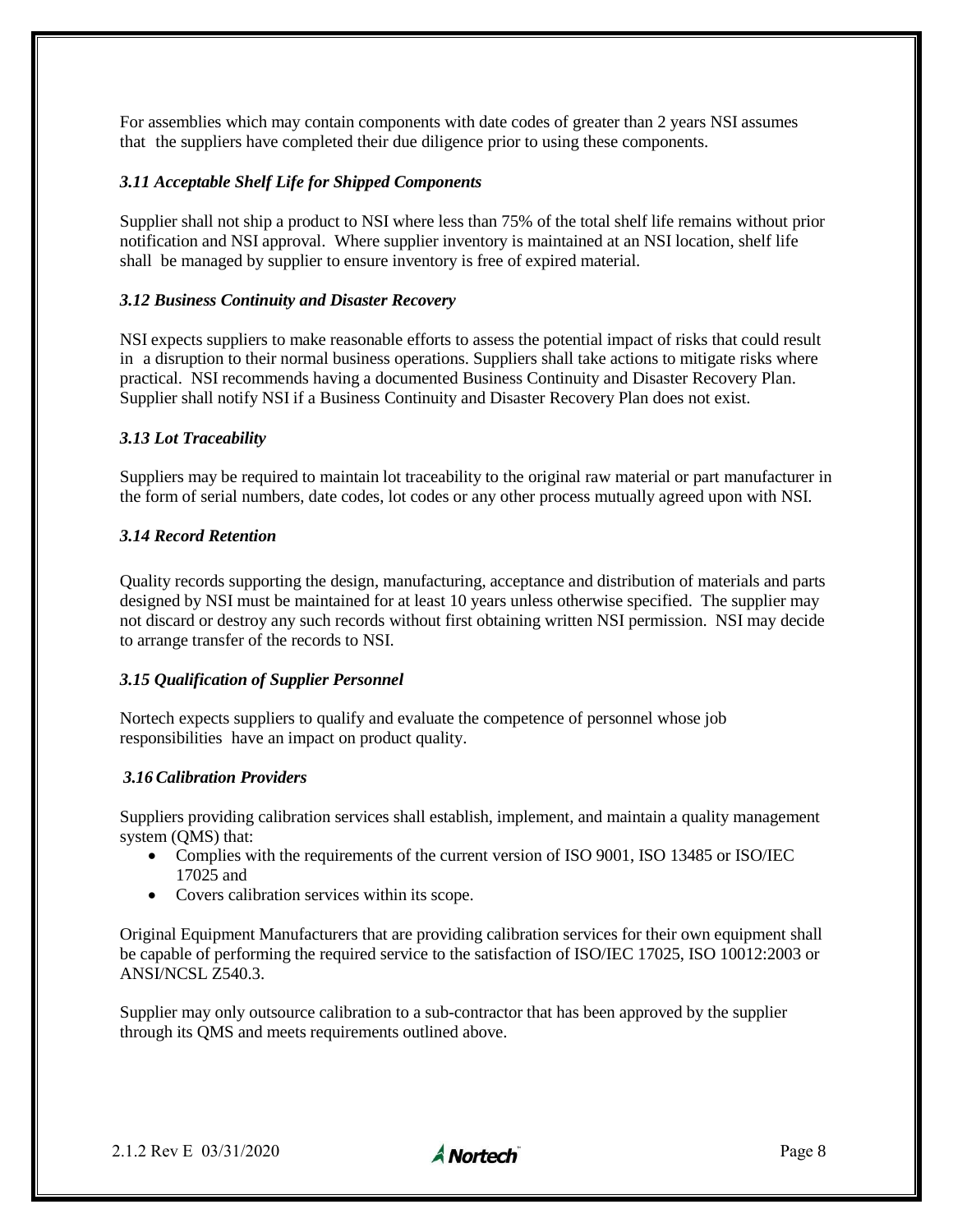# *3.17Environmental Regulations / Trade Agreements / Certificates of Origin*

Suppliers are to ensure that all materials and products being supplied to Nortech satisfy current government and safety constraints on Restricted, Toxic, Environmental, and Hazardous Materials. Suppliers are required to identify all restricted, hazardous, and otherwise regulated materials and warrant that the supplied materials comply with applicable regulations and must provide (SDS) Safety Data Sheets on any and all materials supplied when applicable or required by Nortech Systems or its Customers. Suppliers are required to supply on an annual basis an updated Certificate of Origin (COO), North America Free Trade Agreement (NAFTA), United States-Mexico-Canada Agreement (USMCA), Conflict Minerals Survey (CMRT), RoHS3 certificate, REACH declaration, and Prop65, when applicable and requested, by Nortech Systems or its Customers.

# *4.0 Change Management Requirements*

# *4.1 First Article Inspection*

When required by NSI, the supplier shall conduct First Article Inspection (FAI) to confirm that supplied components meet all NSI supplied drawing and specification requirements using normal manufacturing conditions by inspecting 1 part to match the print in full on a new part or the changes made for a revision change. A copy of the FAI paperwork shall be provided to NSI with the first shipment. When a supplier deviates from the established process and the last approved FAI, NSI must be notified. First Article Inspection may be required to be documented on an AS9102 report depending on the component supplied. An FAI is required, at a minimum, when a part is a first time build for NSI or when a part changes revision level, but it may also be required at other times per the purchase order.

# *4.2 Change Notification Requirements*

Written notification by the supplier within five (5) business days of any significant changes to the organization or quality management system is required with written approval by NSI. Examples include changes in location, ownership, and loss or withdrawal of its ISO 9001, ISO 13485, AS9100D, or ISO/TS16949 certification or ISO/IEC 17025 accreditation.

Prior written notification by the supplier and written approval by NSI are required for changes that are made that affect form, fit or function of parts for which NSI owns the design. NSI shall provide feedback regarding specific requirements for testing or approval of the planned change. For parts that are designed by the supplier, NSI will be notified of such changes.

Examples of changes that require prior notification are (this is not an exhaustive list):

- Use of different manufacturing equipment than those qualified, including the use of different presses, lines and items with different serial numbers that may be identical make and model
- Transfer from one facility/location to another facility/location
- Movement of equipment within a facility
- Reduced frequency of preventive maintenance or calibration
- Significant equipment or tooling malfunction or repair
- Changes in sterilization method or process parameters
- Changes of direct materials contents or specifications
- Changes in manufacturing process parameters
- Changes in software or programs used to make or check product
- Changes in suppliers used for raw materials or components
- Inspection requirement changes reduction in sampling frequency or features inspected
- Manufacturing materials (lubricants, releases, cleaners) that contact the product

2.1.2 Rev E 03/31/2020  $\triangle$  Nortech

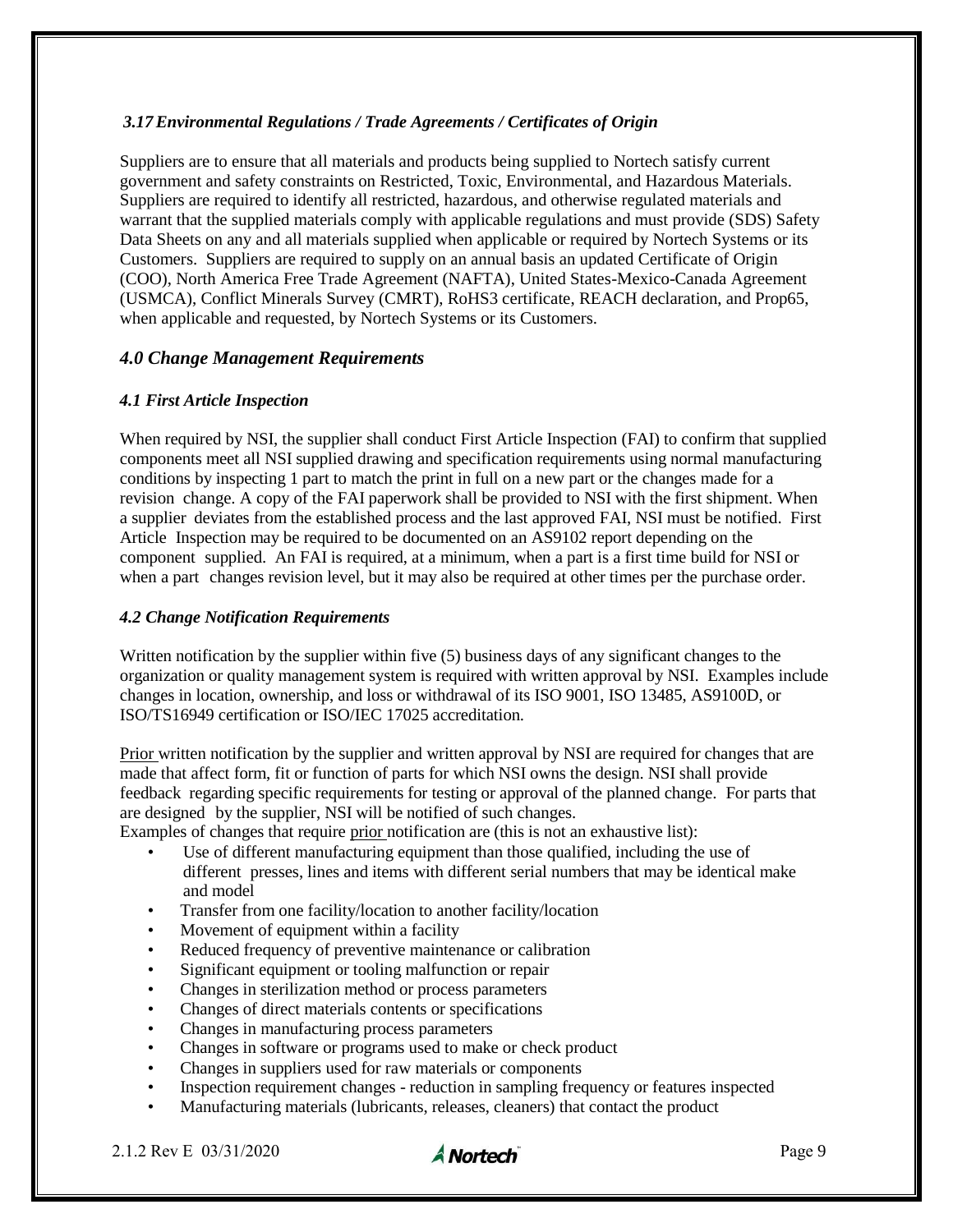- Rework not qualified initially as part of the process
- Design changes to components
- Transfer of a qualified process to/from an outside vendor/supplier
- Transfer of a qualified process from one outside vendor/supplier to another outside vendor/supplier
- Changes in RoHS status or REACH declaration for part supplied as compared to most current regulation
- Lapse of third party certificate for quality system

**Any questions regarding the applicability of a change should be directed to the Supply Chain contact at NSI.** If the intent is to utilize various locations or pieces of equipment, multiple suppliers, rework processes, ranges of process parameters, then all should be qualified initially as part of the Item Qualification Request.

*\*\****Absolutely no changes** can be made to material or product specifications without written approval from the NSI Supply Chain contact. This includes material substitutions and/or tolerance changes. If written authorization is received, the certificate of compliance (C of C) must indicate the "authorized" changes. (Please include a copy of the written authorization statement with the C of C). If an updated drawing is provided prior to shipment, parts must be identified with the new revision and inspected and approved accordingly. Prior approval from the NSI Supply Chain contact is required to ship parts to the previous revision.

NSI expects at least 60 days' advance notice of any scheduled extended plant shutdowns, where extended is taken to mean greater than 5 days excluding government-approved national holidays.

#### *4.3 Conflict Minerals*

Certain regions where some minerals, commonly used in the electronics industry, originate have been identified as "conflict" regions. The Democratic Republic of the Congo and adjoining countries are identified as conflict regions due to reported human rights abuses, environmental concerns and actions against citizens. Certain minerals that originate (are mined) from this region have been identified as "conflict minerals" and include gold (Au), tantalum (Ta), tungsten (W) and tin (Sn).

Suppliers are required to undertake due diligence in reviewing/assessing their supply chain to assure that these minerals, if they are contained within the product supplied, are not sourced from mines that are in this conflict region which are controlled by non-government military groups or unlawful military factions.

Additionally, suppliers are expected to:

- Have in place (and provide information about upon request) a conflict free sourcing policy and controls for assuring only conflict free minerals are procured
- Monitor their supply chain as reasonably necessary to help avoid procuring "Conflict Minerals"
- Provide, upon request, supporting data/information confirming status and compliance
- Support the Responsible Business Alliance activities/initiatives in this area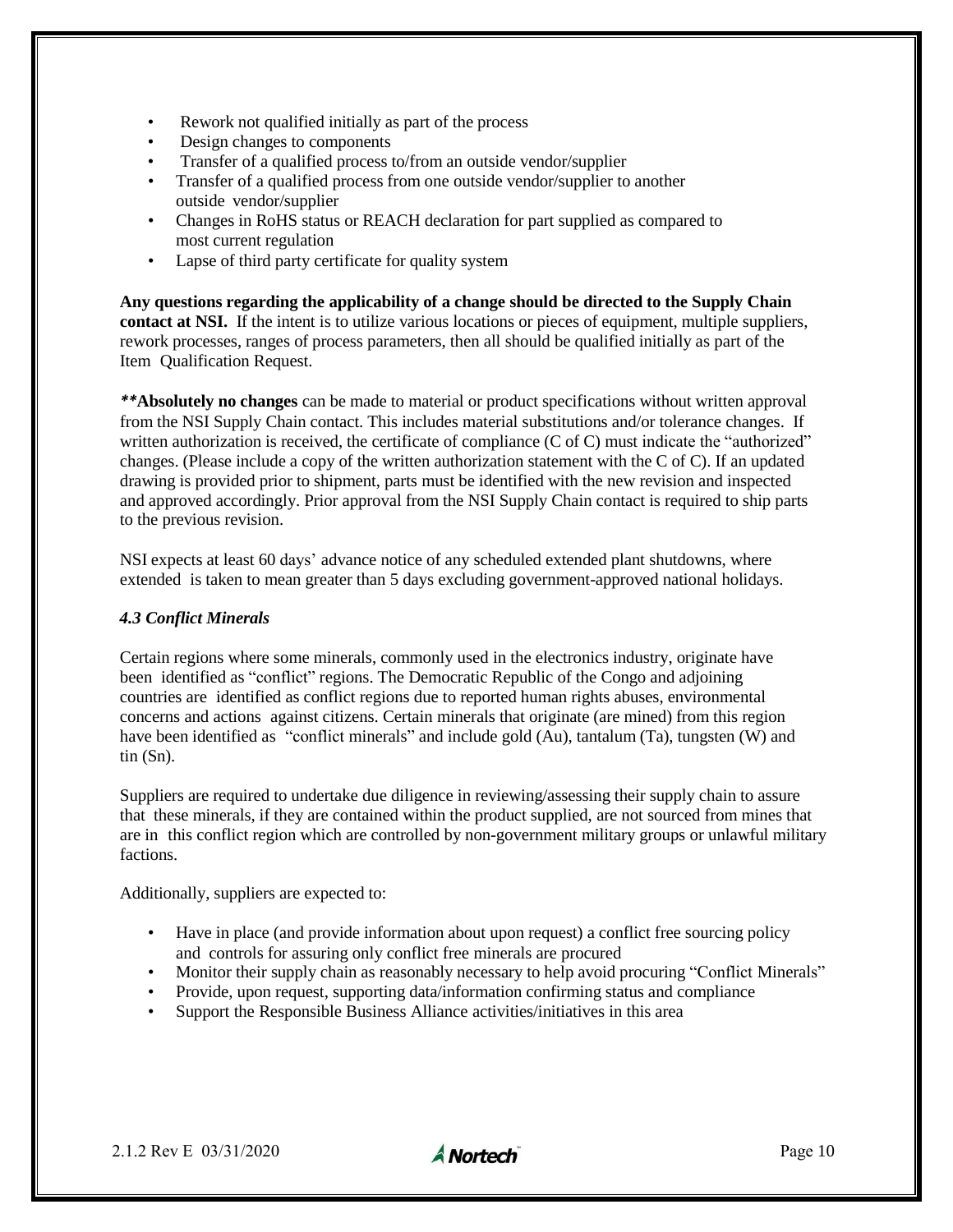# *4.4 Management of Sub-Suppliers*

Where suppliers to NSI choose to outsource any process that affects product conformity with requirements, it is the supplier's responsibility to maintain control over those processes. These controls must address those requirements listed in Sections 4.2 and 4.3. NSI expects our suppliers to flow down the other applicable requirements of this manual to their supply chain and sub-tier suppliers. In addition, we expect suppliers to follow due diligence when selecting sub-tier suppliers. This includes performing assessments and monitoring their performance on an on-going basis with the use of scorecards or defined criteria. This data shall be available for review at any audit, and subtier performance issues shall be proactively communicated to NSI.

Suppliers shall use NSI's customer-designated or approved external providers, including process sources (e.g. special processes) where specified.

# *4.5 Drawing and Change Control*

The supplier shall maintain the latest NSI or NSI's Customer supplied drawings and specifications identified on the purchase order or other approved/transmitted documentation. The supplier also shall maintain a record of the change effectivity dates and acknowledge transmitted changes.

# *5.0 Packaging and Shipping Requirements*

# *5.1 Packaging*

NSI expects suppliers to package product in a manner that shall protect it from damage and/or deterioration while in transit to NSI and during transport and storage within the NSI facility. Specific packaging arrangements are made at the time of product launch and should be identified on the Quote-Purchase Order documents.

Any unsuitable, lost or damaged product shall be recorded and reported. The supplier must communicate the NSI packaging requirements to all appropriate personnel, including sub-suppliers.

Partial trays/layers shall be limited to the top layer, with less than full quantity noted.

Where NSI specifies that scrap parts must be returned, the container must clearly identify those as scrap parts. Red or florescent orange paint is preferred but tagging is acceptable. Scrap parts must be kept separate from good parts, packaged in separate containers, and clearly labeled as scrap.

When NSI approves the use of X-out PCB's, the printed circuit board must be packaged separately and clearly marked to avoid mixing with non X-out materials.

Any NSI-supplied packaging shall be used exclusively for NSI product and may not be used for any other purpose.

Any material that is electrostatic discharge (ESD) sensitive and requires ESD handling precautions must be identified on the packaging.

Boxes packed with more than one item must not exceed 50 lbs per box.

2.1.2 Rev E 03/31/2020 **A Nortech** Page 11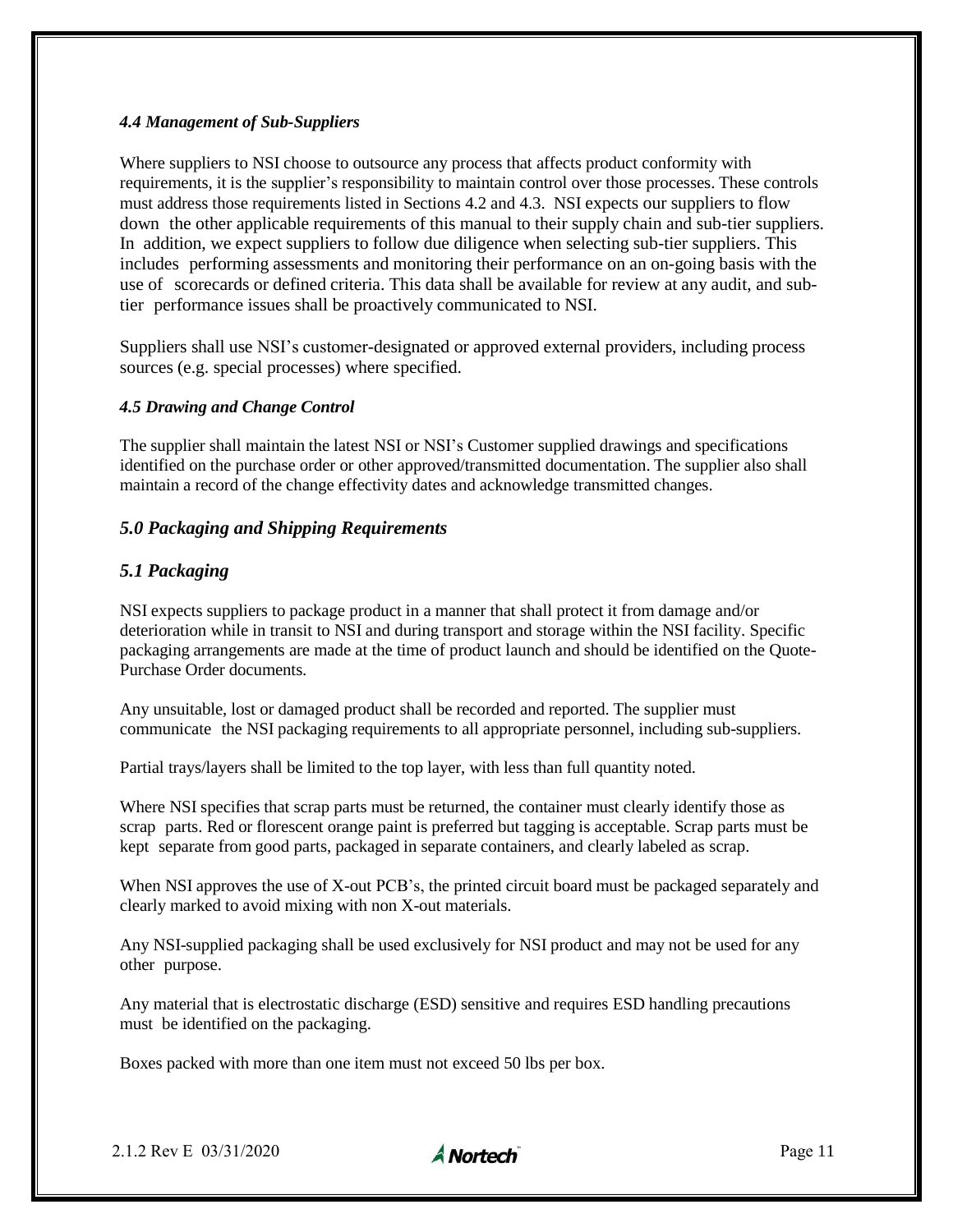# *5.2 Shipping Documents Requirements*

A packing slip must be furnished with all shipments, and include the following:

- NSI purchase order (PO) number
- Part number and revision level
- Quantity of each box and total quantity
- Packing slip must have a reference number for tracking purposes
- Each container shall identify its contents by part number, revision, quantity, and PO number (preferred)

In addition to the packing slip, a Certificate of Conformance (C of C) shall accompany the shipment when any of the following is called out on the print/drawing or NSI purchase order:

- Specific material
- Specific finish/coating/treatment
- Conformance to a standard
- A serial number (S/N) list shall accompany serialized product

Or, the manufacturing process is considered a "special" process and was validated/verified by NSI or the facility has current NADCAP certification and the certificate has been provided to NSI and the C of C signifies that the parts were made to that validated/verified process.

Non-Authorized distributors are required to provide an original manufacturer certification and/or test data from an independent test laboratory.

If a Certificate of Conformance is required, it must be maintained on file by the supplier and will be made available to Nortech upon request.

# *5.3 Delivery*

Suppliers are expected to deliver product on time. Whenever circumstances prevent on time delivery, it is the supplier's responsibility to communicate and negotiate an alternate plan in advance of the missed delivery. On time deliveries are defined as zero (0) days late and no more than three (3) days early.

# *6.0 Manufacturing Process Management Requirements*

# *6.1 Capability Study*

Upon request of Nortech Quality Engineering, the supplier is required to perform a capability study for agreed upon "critical" dimensions. (Goal to reach 1.33 Cpk or better). If not at that level, the supplier should implement improvement processes to work towards achievement.

# *6.2 Control Plan*

Upon request of Nortech Quality Engineering, suppliers shall develop and maintain control plans which describe the quality planning for a specific part or family of parts. The plans shall be presented to NSI upon request.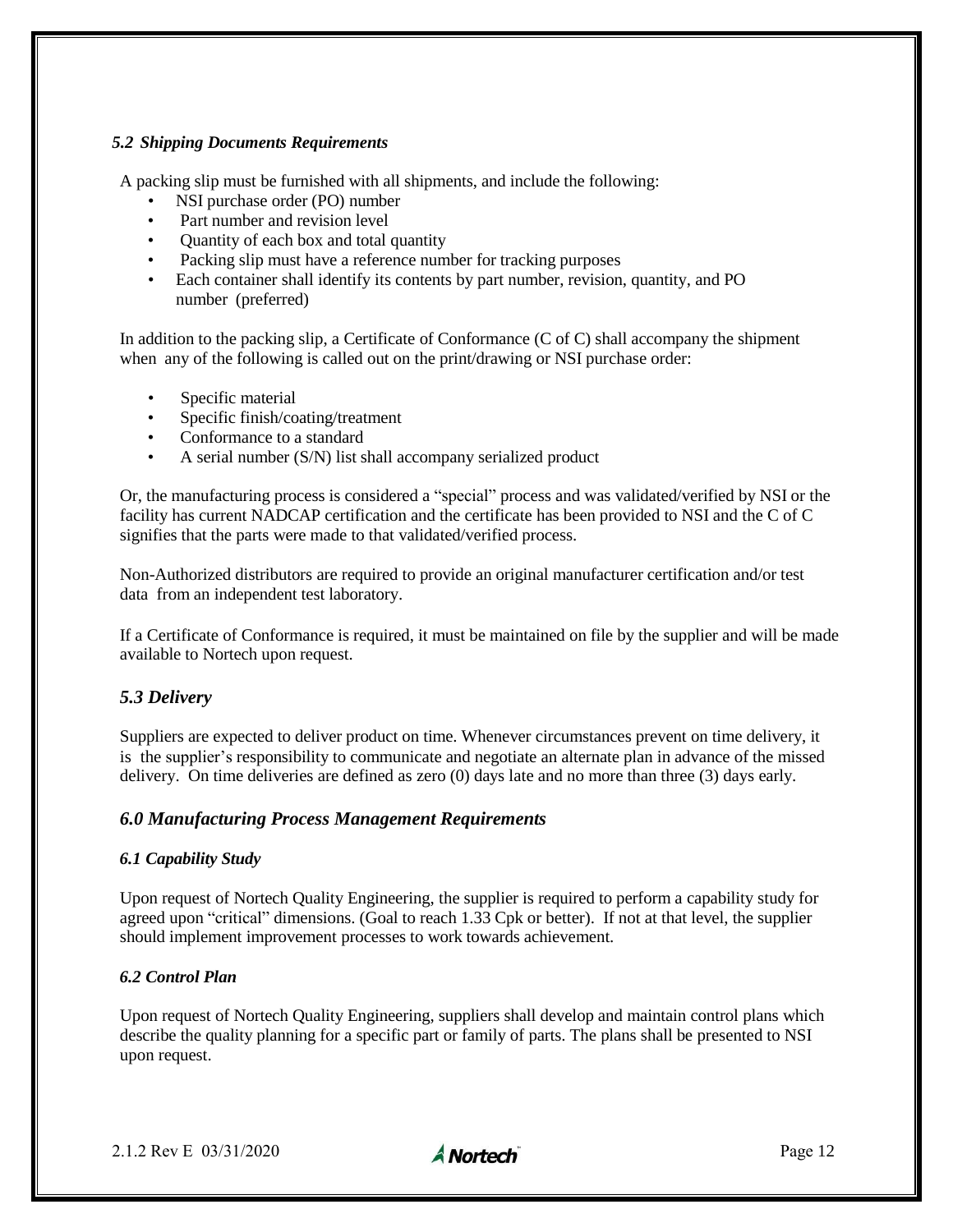# *6.3 Qualification & Validation Study*

Upon request of Nortech, suppliers shall perform qualification of equipment, tools, and fixtures as well as validation and verification for processes, inspections, and test fixtures.

#### *6.4 Statistical Process Control*

Upon request of Nortech Quality Engineering, the supplier is required to perform on-going SPC for mutually agreed upon "critical" dimensions.

# *6.5 Inspection Data*

Upon request of Nortech Quality Engineering, the supplier shall maintain records of inspection data per the approved control plan. Inspection data is required to accompany each shipment of parts.

# *6.6 Control of Inspection, Measurement and Test Equipment*

Suppliers shall, at a minimum, establish a system of calibration, equipment maintenance, and service for all measuring and test equipment used in the manufacturing or acceptance of NSI purchased product.

# *6.7 Nonconforming Product*

NSI expects all products to meet and be in compliance with all product specifications provided to the supplier. Should a nonconformance be discovered at NSI, the supplier shall be contacted and an appropriate response is expected within the timeframe requested. This means that a sense of urgency is taken to ensure that the production schedule of NSI and its customers are not impacted. The supplier shall notify NSI of nonconforming material that has shipped immediately after the issue is identified. The supplier will be responsible for costs to replace, including freight, or credit any nonconforming material provided by the supplier. When an RMA is issued by the Supplier or notice that supplier credit will be given is received, NSI will take a Debit for the parts. A new Purchase Order will be issued for any rework or replacement parts required.

These costs may include but are not limited to:

- Testing, inspection, and sorting as required
- Process changes which become necessary in order to remedy nonconformity
- Recall costs
- Travel incurred
- Cost of Product(s) or additional Material impacted by the nonconformity
- Support costs that are directly related to the resolution of the nonconformity
- Any external analysis
- Any additional services incurred by Nortech to remedy the nonconforming material

Options to correct nonconforming product include but are not limited to:

- The supplier sends personnel on-site to conduct sorting or rework activities.
- The supplier contracts a third party service to provide on-site sorting or rework
- The product is returned to the supplier for sorting or rework.
	- Replacement parts and shipping arrangements must be determined based on the scheduled production requirements of NSI.
- NSI performs sorting or rework on behalf of the supplier at the supplier's expense.
- Nonconforming product may be scrapped at NSI or returned at the supplier's expense.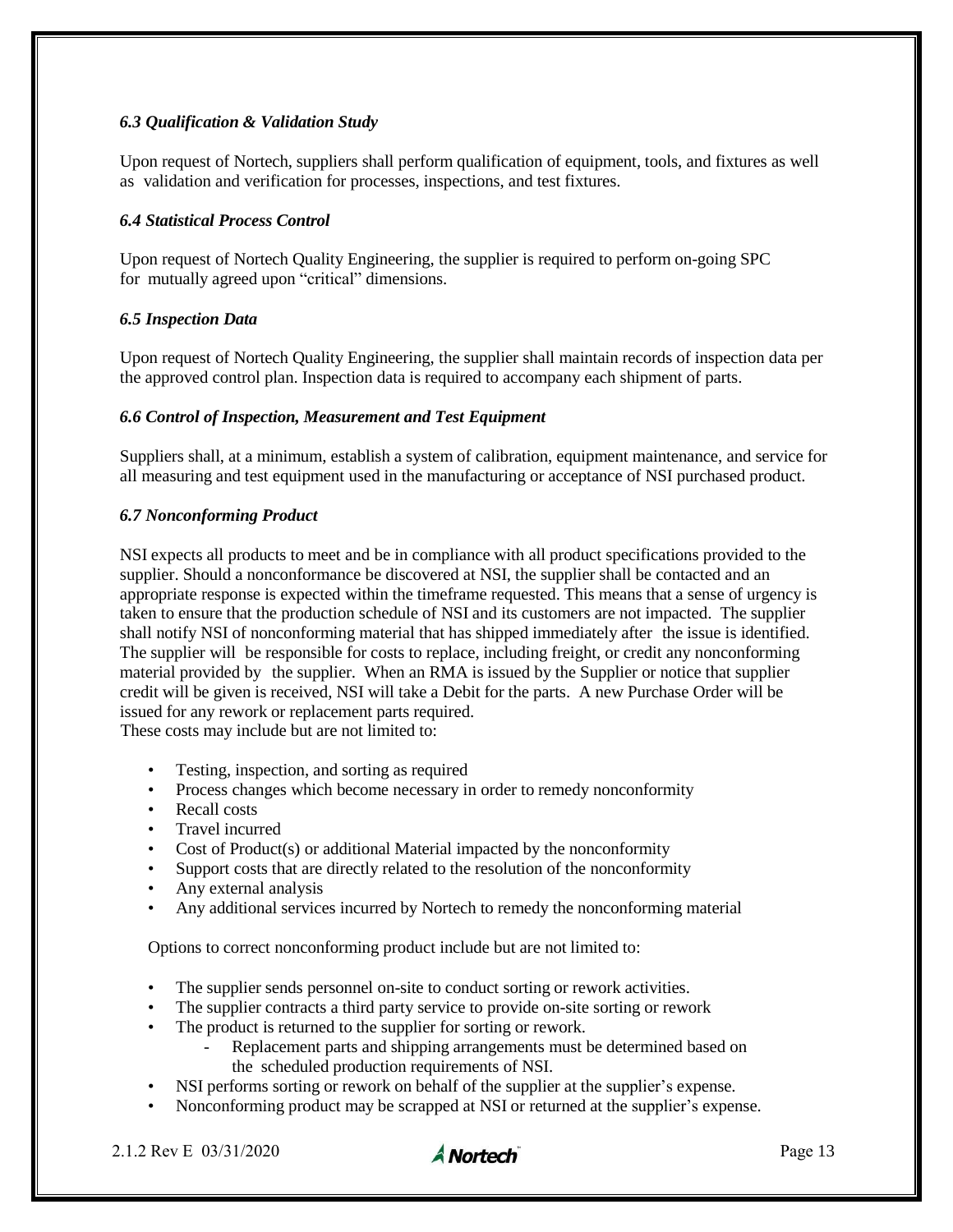# *6.8 Reworking Nonconforming Product*

Nonconforming product identified at the supplier or returned from NSI to the supplier may be reworked upon NSI's approval if a standard work instruction does not exist provided that doing so does not adversely affect the form, fit, function, quality, performance, safety, or reduce the life expectancy of the part. Returned reworked nonconforming product shall be packaged separately, not mixed with new parts. A packing slip is required indicating RMA/RGA/RA number, along with the other requirements as listed in Section 5.2. If a C of C was required initially, a new C of C is required, identifying that parts were reworked and what was done. The C of C should also list the RMA/RGA/RA number.

# *7.0 Nortech Systems Tooling*

Suppliers are responsible for identifying, verifying, tracking and protecting NSI-owned or NSI customer-owned tooling. Suppliers must notify NSI regarding tooling that has been lost, damaged or becomes otherwise unsuitable for use.

When NSI's customers change a product from current production to "obsolete", NSI expects suppliers to hold non-production tooling for our customers to allow NSI to produce service parts. The amount of time this tooling shall be held shall vary from customer to customer. NSI shall try to relay the requirements to suppliers at the time of the product obsolescence.

NSI requires suppliers to notify the procurement department before scrapping any NSI tooling. NSI requires suppliers to provide tooling maintenance data upon request.

# *8.0 Supplier/Subcontractor Continuous Improvements*

NSI encourages and recognizes suppliers that take an active role in shared continuous improvements.

NSI promotes the use of NSI's FOCUS program (NSI's lean/continuous improvement program), or a similar version, to encourage supplier-initiated improvement suggestions. FOCUS shall help to create an environment that promotes open communication and mutual benefit between NSI, its suppliers and its customers.